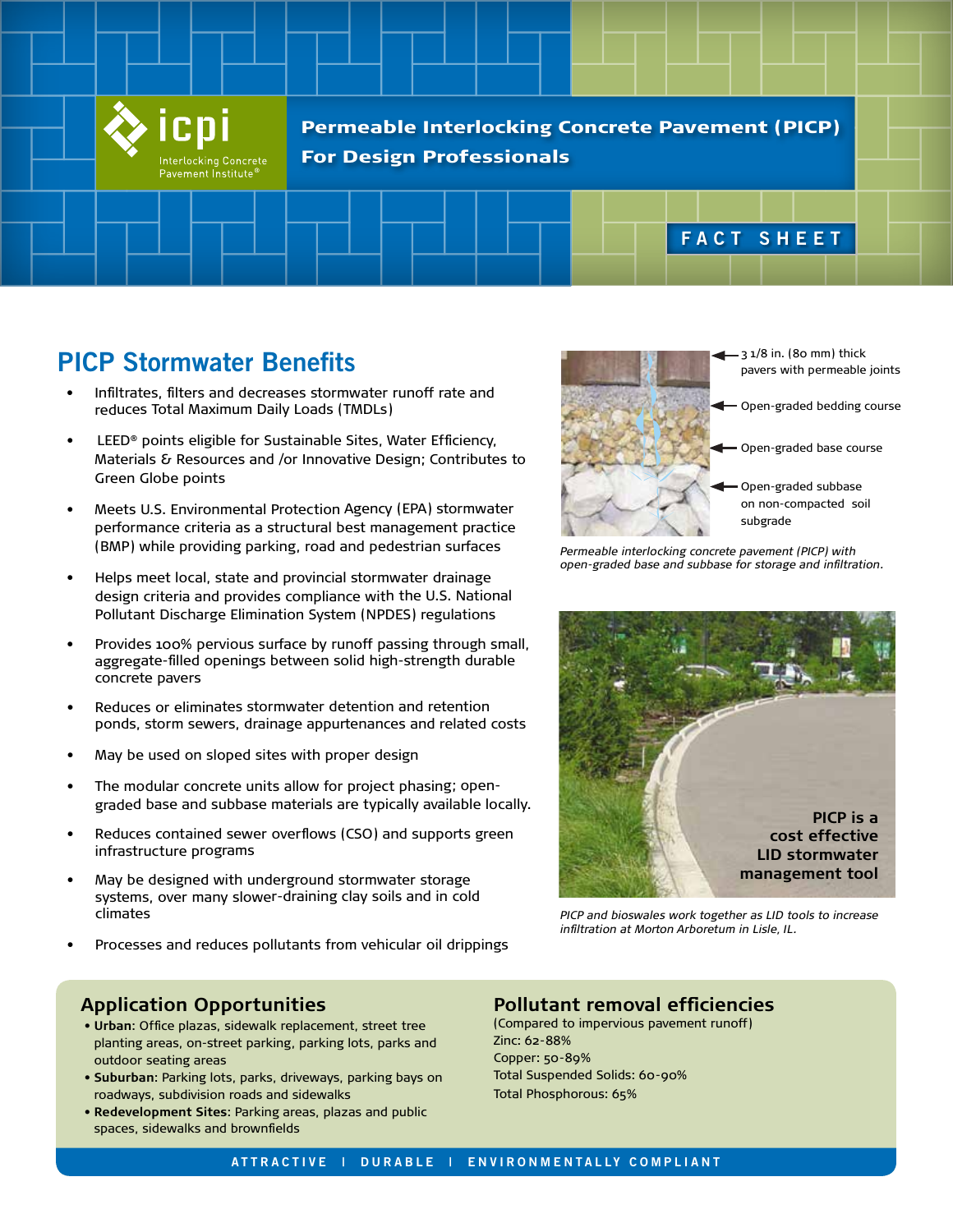## **Permeable Interlocking Concrete Pavement: A Low Impact Development Tool**

#### **PICP supports LID Principles**

1. Conserve vital ecological and natural resources: trees, streams, wetlands and drainage courses

2. Minimize hydrologic impacts by reducing imperviousness, conserving natural drainage courses, reducing clearing, grading and pipes

3. Maintain pre-development time of concentration for runoff by routing flows to maintain travel times and discharge control

4. Provide runoff storage and infiltration uniformly throughout the landscape with small, on-site decentralized infiltration, detention and retention practices such as permeable pavement, bioretention, rain gardens, open swales and roof gardens

5. Educate the public and property owners on runoff and pollution prevention measures and benefits

## **Permeable Interlocking Concrete Pavement Meets Low Impact Development Goals**

- Conserves on-site space: roads, parking, stormwater infiltration and retention all combined into the same space creating more green space or building opportunities
- Preserves wooded areas that would otherwise be cleared for stormwater detention or retention ponds
- Increases site infiltration that helps maintain predevelopment runoff volumes, peak flows and time of concentration
- Promotes tree survival and growth
- Contributes to urban heat island reduction through evaporation and reflective, light colored pavers
- Highly visible, cost effective exemplary demonstration of cornerstone LID technique for public and private development

## **Design Software Available**

Software from ICPI for permeable pavement called *Permeable Design Pro* incorporates research from a range of university research studies.

## **LID DESIGN APPLICATION**



*350,000 sf (3.2 ha) of PICP at a Burnaby, BC shopping center infiltrates runoff from roofs.*



*Typical PICP cross section*



*By eliminating detention pond, the subdivision By eliminating detention pond, the subdivision layout conserves trees while 15,000 sf (1500 layout conserves trees while 15,000 sf m²) PICP in the cul-de-sac returns rainfall to (1500 m²) PICP in the cul-de-sac returns the water table in Glen Brook Green subdivision rainfall to the water table in Glen Brook Green in Waterford, CT. subdivision in Waterford, CT.*

Contact ICPI for further information.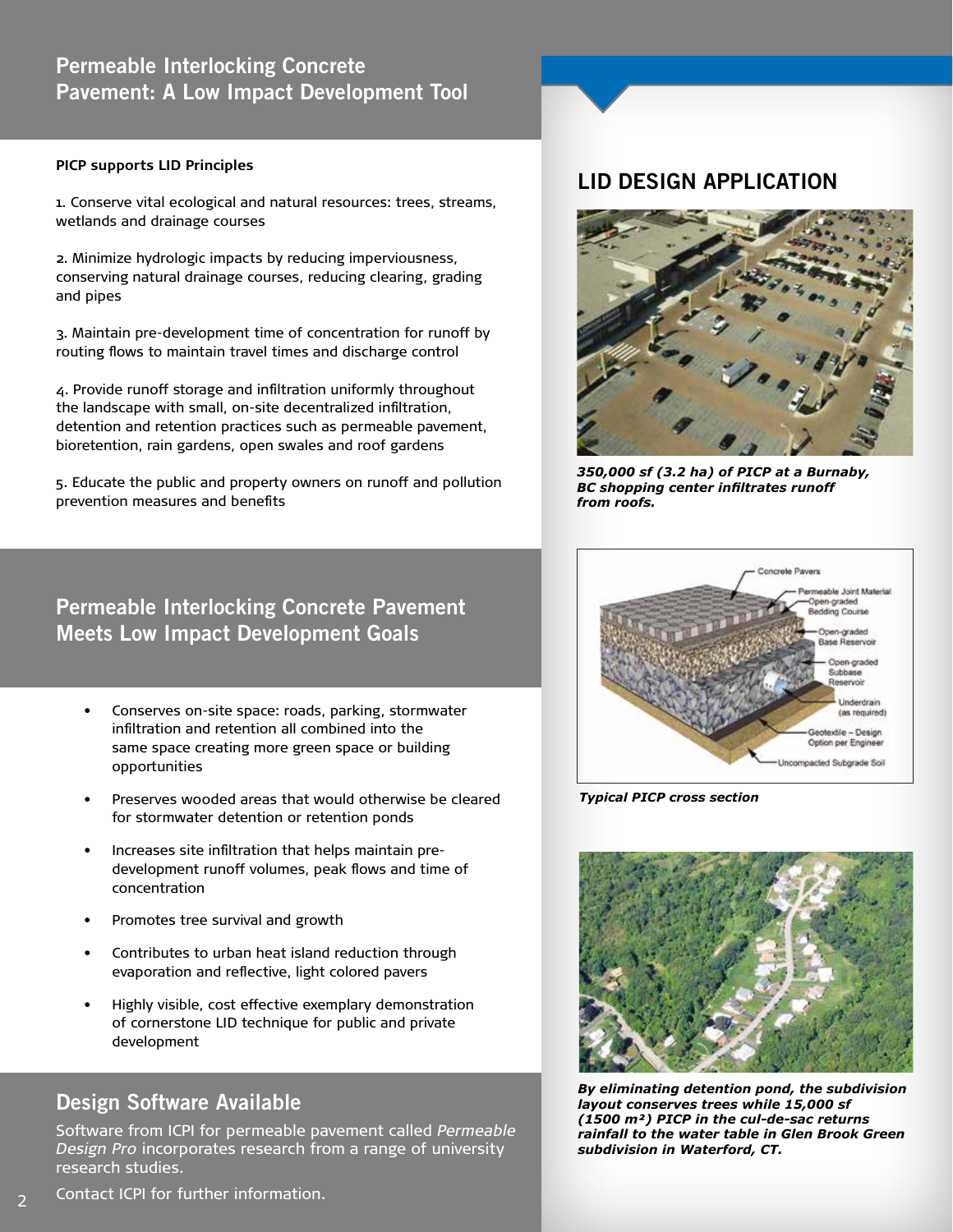# **Technical Guidelines**

- Pavers conform to ASTM C936 in the U.S. or CSA A231.2 in Canada
- Open-graded crushed stone recommended for all aggregates
- Joint filling stone gradation: ASTM No. 8, 87, 89 or 9
- 100% permeable surface
- Base gradation: ASTM No. 57
- Subbase gradation: ASTM No. 2, 3 or 4
- Optional geotextile: consult manufacturers for selection
- • Soil subgrade: classified per ASTM D2487; tested for permeability per ASTM D3385
- Structural design: ICPI design chart determines minimum base thickness to support pedestrian and vehicular traffic (see references)

# **Construction Checklist**

- No compaction of native soil subgrade excavate and trim native soil
- Geotextile, drainage pipes and overflow vary with design
- Ensure no sediment from equipment-borne mud on aggregates
- Install and compact aggregate subbase and base with standard paving equipment
- Specialty equipment used for screeding bedding layer and for mechanical paver installation
- Mechanical installation equipment accelerates construction; minimum 5,000 sf (500 m2 )/machine/day
- Pavers, non-frozen bedding material & base/subbase installable in freezing temperatures over non-frozen soil subgrade
- Paver joints filled with aggregate and compacted
- No curing time ready to use upon installation; modular construction allows for project phasing
- Specify experienced ICPI certified installers with PICP Specialist Certificate on construction knowledge

# **Construction Guidelines**

Pavers are delivered ready to place, joints filled, compacted and then are ready for traffic.









*Base construction uses locally available materials.*



*Aggregate base and subbase are spread and compacted; pavers are delivered ready to install. After placement, joints and/or openings are filled with small aggregate. Then pavers are compacted.*



*Mechanical sweeping of fine aggregate into paver joints*

#### *Curve Number and Rational Method Runoff Coefficients*

NRCS Curve Numbers (CN) and Rational Method runoff coefficients ('C' value) used depend on the soil infiltration rate, base storage and design storm. In every case, PICP yields significantly lower CN and C values than impervious pavement per the table below:

| <b>Land Cover</b>                                              | Infiltration<br>Rates<br>in./hr (mm/hr)                                                                           | Curve<br>Number<br><b>CN</b> | Runoff<br>Co-<br>efficient,<br>с |
|----------------------------------------------------------------|-------------------------------------------------------------------------------------------------------------------|------------------------------|----------------------------------|
| Permeable<br><b>Interlocking</b><br>Concrete<br>Pavement       | Up to 50 in./ hr<br>$(1270 \, mm/hr)$<br>with maintenance<br>3-4 in./hr (75-<br>100 mm/hr) with<br>no maintenance | $45 - 80$                    | $0.00 -$<br>0.30                 |
| <b>Impervious</b><br><b>Asphalt or</b><br>Concrete<br>Pavement | $0$ in./hr (0 mm/<br>hr)                                                                                          | $95 - 98$                    | $0.90 -$<br>0.95                 |